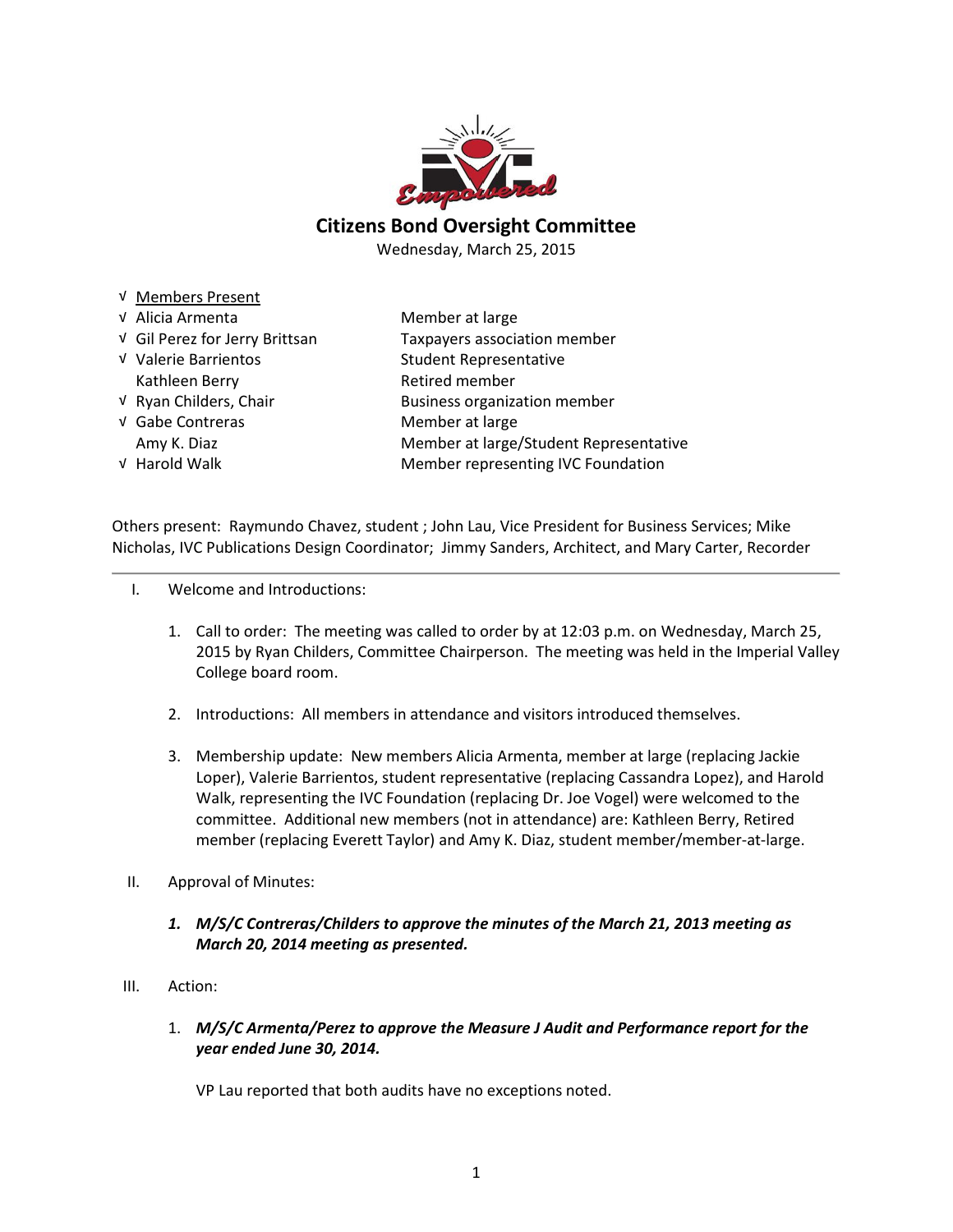- 2. M/S/C Walk/Perez to approve the Measure L Audit and Performance report for the year ended June 30, 2014.
- 3. M/S/C Perez/Armenta to approve the 2013-14 Measure J and L Annual Report to the Community.
- 4. M/S/C Armenta/Contreras to approve change orders number 1 and 2 on the Career Tech Building.

Architect Sanders reported that there are two changes orders on the Career Tech Building in the amount of \$63,000 and \$11,000. The purpose of the change orders was a change in scope on the installation of some electrical panels. There was no increase in expense as the funds where moved from the furniture allowance.

### IV. Information/Discussion

- a. Expenditure Report: An expenditure report as of March 20, 2015 was distributed, and is attached to these minutes. The balance in Measure J is \$105, and there is \$404,943 remaining in Measure L. Although the College has authorization remaining for bonds, it will be at least another four years until the assessed valuations allows for additional bonds to be sold. Construction activity will be very slow until then unless the College is able to access State Capital Outlay funding.
- b. Update on Projects: Architect Jimmy Sanders gave a presentation on the completed projects, including the recently completed Career Tech buildings. He emphasized the energy efficient nature of all the construction and remodeling projects undertaken with bond funds. Major construction is complete until more bonds can be sold. All infrastructure is in place to support additional relocatable buildings that will be needed for the musical chair effect of moving classes and offices in order to remodel additional buildings such as the 1700 and 100 buildings. Planning is in place to support the current needs of the college and plan for the next 10 years.
- V. Next meeting: Due to the winding down of construction activity, the committee did not foresee meeting for at least six months, and possibly not for a year. VP Lau stated that it will probably be another four years until the college is able to issue more bonds. VP Lau thanked the committee members for their time and invited them to tour the facilities at their convenience.
- VI. Adjournment: Meeting adjourned at 1:05 p.m.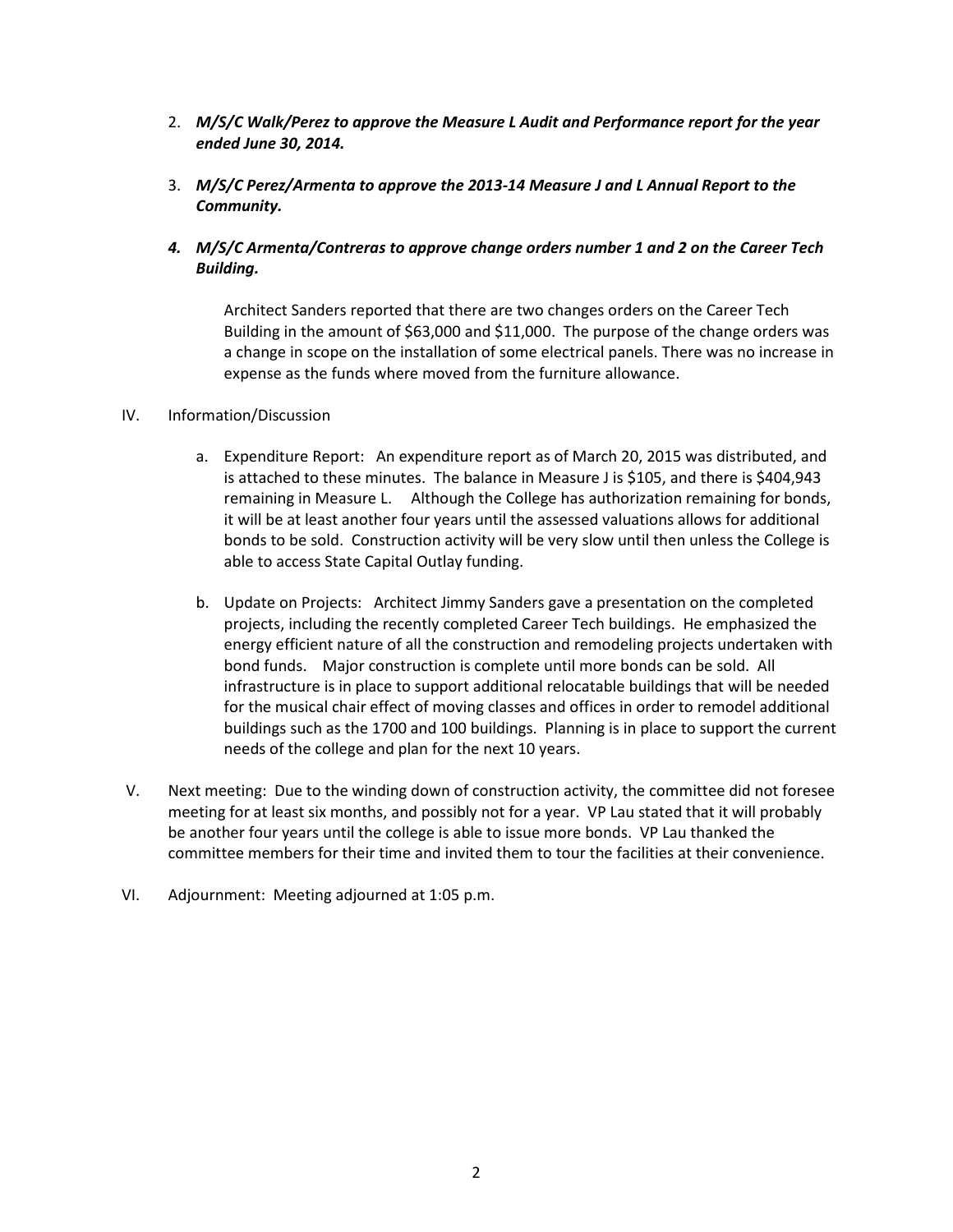# **IMPERIAL VALLEY COLLEGEBOND MEASURE JIncome Statement**

|                          |            |            |              |               | as of 3/20/15 |              |
|--------------------------|------------|------------|--------------|---------------|---------------|--------------|
| Measure J                | 2010-11    | 2011-12    | 2012-13      | 2013-14       | $2014 - 15$   | <b>Total</b> |
| <b>Beginning Balance</b> |            | 23,282,173 | 21, 181, 757 | 10,720,217.06 | 393,567       |              |
| <b>Income</b>            |            |            |              |               |               |              |
| <b>Bond Proceeds</b>     | 23,406,468 |            |              | 150,989.03    |               | 23,557,457   |
| Transfers                |            |            |              |               | 36,474        | 36,474       |
| Other Income             |            |            | 13,911       | 6,317.83      |               | 20,229       |
| Interest                 |            | 183,912    | 119,674      | 39,191.73     | 1,607         | 344,384      |
| <b>Total Income</b>      | 23,406,468 | 183,912    | 133,585      | 196,498.59    | 431,647       | 23,958,544   |
| <b>Expense</b>           |            |            |              |               |               |              |
| <b>Purchase Orders</b>   | 124,295    | 2,284,328  | 10,595,125   | 10,523,149.00 | 431,543       | 23,958,439   |
| <b>Total Expense</b>     | 124,295    | 2,284,328  | 10,595,125   | 10,523,149.00 | 431,543       | 23,958,439   |
| <b>Ending Balance</b>    | 23,282,173 | 21,181,757 | 10,720,217   | 393,566.65    | 105           | 105          |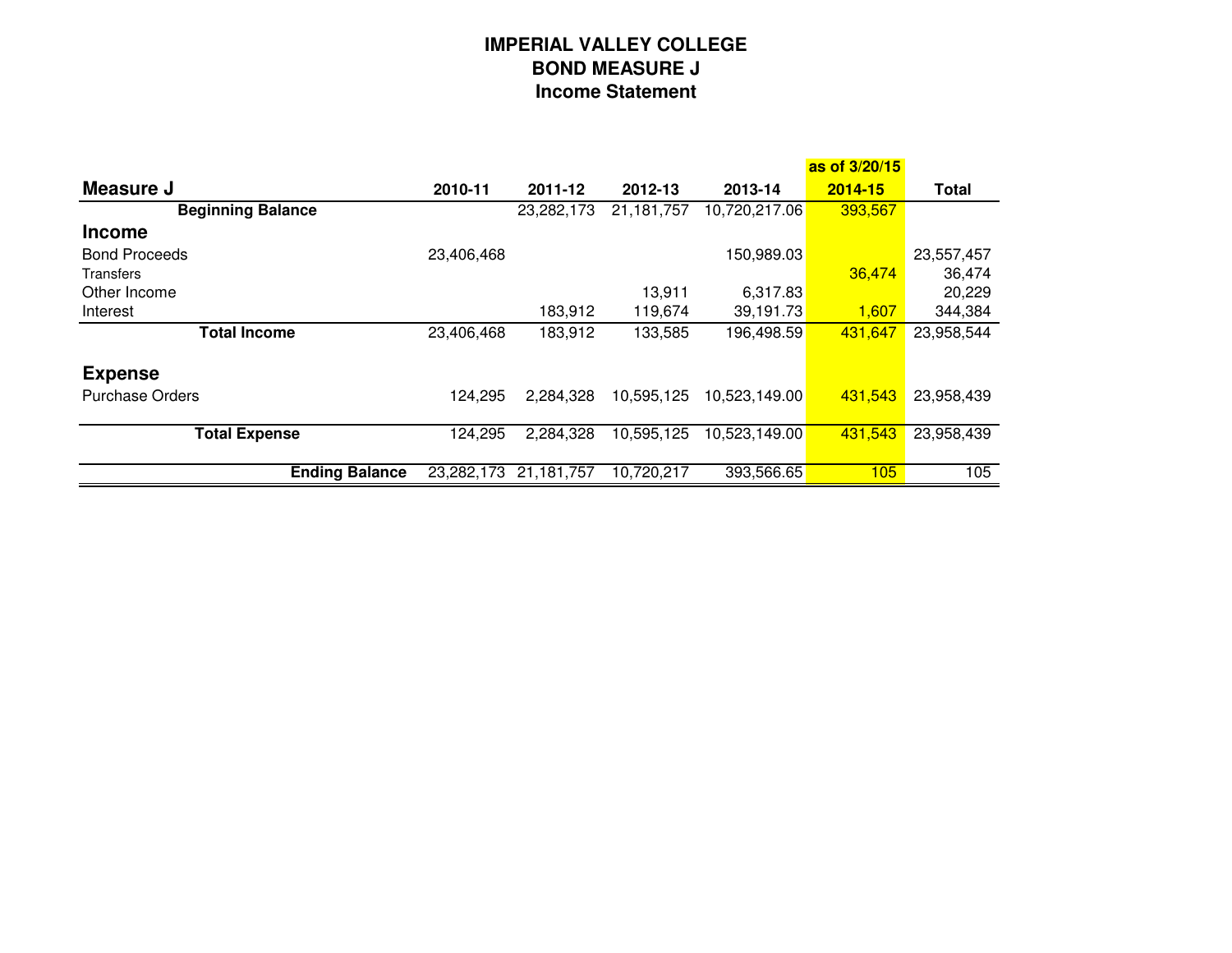# 01-Imperial Community College **Example 2016 COUNTY TREASURY REPORT** Fiscal Year: 2015 3/24/2015 4:02PM Page 14 of 1<br>Primated by redstine the same of the same of the same of the same of the same of the same of the same of t

Requested by carlosf

From 7/1/2014 through 3/20/2015

#### 081 - GO Bond - Measure J

| Date         | <b>Reference</b> | <b>Description</b>     |           | Debit     | <b>Credit</b> | <b>Total Debits</b> | <b>Total Credits</b> | <b>Balance</b> |
|--------------|------------------|------------------------|-----------|-----------|---------------|---------------------|----------------------|----------------|
| 07 / 01 / 14 |                  | <b>Balance Forward</b> |           |           |               |                     |                      | 393,566.65     |
| 07 / 03 / 14 | TF-150006        | 150006                 |           |           | 31,720.25     |                     | 31,720.25            | 361,846.40     |
| 07 / 10 / 14 | TF-150020        | 150020                 |           |           | 15,998.72     |                     | 47,718.97            | 345,847.68     |
| 07/15/14     | TF-150034        | 150034                 |           | 1,013.47  |               | 1,013.47            | 47,718.97            | 346,861.15     |
| 07 / 24 / 14 | TF-150041        | 150041                 |           |           | 14,573.63     | 1,013.47            | 62,292.60            | 332,287.52     |
| 08 / 07 / 14 | TF-150078        | 150078                 |           |           | 9,908.08      | 1,013.47            | 72,200.68            | 322,379.44     |
| 08 / 14 / 14 | TF-150090        | 150090                 |           |           | 4,943.53      | 1,013.47            | 77,144.21            | 317,435.91     |
| 09 / 04 / 14 | TF-150148        | 150148                 |           |           | 463.21        | 1,013.47            | 77,607.42            | 316,972.70     |
| 09 / 11 / 14 | TF-150163        | 150163                 |           |           | 2,838.12      | 1,013.47            | 80,445.54            | 314,134.58     |
| 09 / 18 / 14 | TF-150194        | 150194                 |           |           | 17,119.63     | 1,013.47            | 97,565.17            | 297,014.95     |
| 09 / 25 / 14 | TF-150211        | 150211                 |           |           | 2,597.84      | 1,013.47            | 100,163.01           | 294,417.11     |
| 10 / 02 / 14 | TF-150249        | 150249                 |           |           | 70,466.00     | 1,013.47            | 170,629.01           | 223,951.11     |
| 10 / 23 / 14 | TF-150349        | 150349                 |           | 488.20    |               | 1,501.67            | 170,629.01           | 224,439.31     |
| 10/30/14     | TF-150353        | 150353                 |           |           | 250,000.00    | 1,501.67            | 420,629.01           | $-25,560.69$   |
| 11/13/14     | TF-150393        | 150393                 |           | 36,474.22 |               | 37,975.89           | 420,629.01           | 10,913.53      |
| 11/13/14     | TF-150397        | 150397                 |           |           | 10,913.53     | 37,975.89           | 431,542.54           |                |
| 01/26/15     | TF-150702        | 150702                 |           | 104.89    |               | 38,080.78           | 431,542.54           | 104.89         |
|              |                  | <b>Total Activity</b>  |           | 38,080.78 | 431,542.54    |                     |                      |                |
|              |                  | <b>Ending Balance</b>  | 3/20/2015 |           |               | 38,080.78           | 431,542.54           | 104.89         |

Page 14 of 15

3/24/2015 4:02PM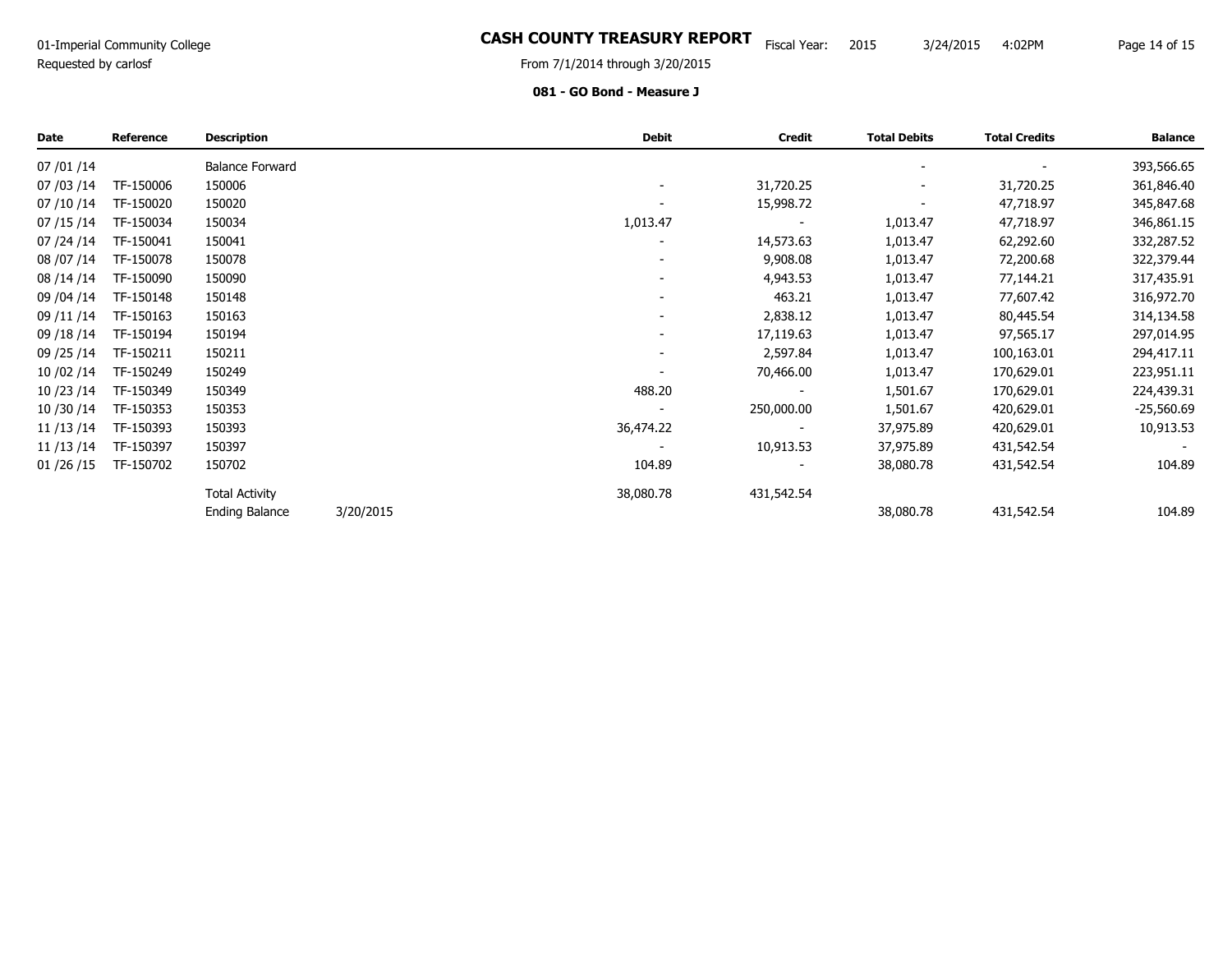## **2014-15 Measure J**

| PO        | Vendor                      | Fund  |     |      | ORG ACCT PROG<br><b>Description</b>           | <b>Amount</b> |            | <b>Date</b> |
|-----------|-----------------------------|-------|-----|------|-----------------------------------------------|---------------|------------|-------------|
| P6052303  | Wilkinson Hadley King       | 85001 | 801 | 5710 | 6770 Audit                                    | 3,300.00      |            | 8/14/14     |
|           |                             |       |     |      |                                               |               | 3,300.00   |             |
| P6052455  | <b>Nielsen Construction</b> | 85010 | 870 | 6210 | 6770 CTE Building - construction              | 70,466.00     |            | 10/2/14     |
| P6052456  | <b>Nielsen Construction</b> | 85010 | 870 | 6210 | 6770 CTE Building - construction              | 250,000.00    |            | 10/30/14    |
|           |                             |       |     |      |                                               |               | 320,466.00 |             |
| P6052133  | All Electronics Corp        | 85010 | 875 | 4320 | 6770 CTE equipment                            | 884.15        |            | 8/7/14      |
| P6052130  | Jamesco Electronics         | 85010 | 875 | 4320 | 6770 CTE equipment                            | 1,643.53      |            | 8/14/14     |
| P6052129  | Ranesco                     | 85010 | 875 | 4320 | 6770 CTE equipment                            | 10,913.53     |            | 11/13/14    |
|           |                             |       |     |      |                                               |               | 13,441.21  |             |
| P6052591  | <b>American Express</b>     | 85010 | 875 | 4401 | 6770 CTE furniture                            | 2,597.84      |            | 9/25/14     |
| P6052362  | <b>Harbor Freight Tools</b> | 85010 | 875 | 4401 | 6770 CTE equipment                            | 463.21        |            | 9/4/14      |
| P6052127  | Home Depot                  | 85010 | 875 | 4401 | 6770 CTE equipment                            | 2,838.12      |            | 9/11/14     |
| P6052338  | Office Supply Co.           | 85010 | 875 | 4401 | 6770 CTE furniture                            | 3,673.05      |            | 9/18/14     |
| P6051730  | <b>Woodcraft Supply</b>     | 85010 | 875 | 4401 | 6770 CTE equipment                            | 1,301.67      |            | 7/10/14     |
|           |                             |       |     |      |                                               |               | 10,873.89  |             |
| P6051596  | <b>Total Technology</b>     | 85010 | 875 | 6129 | 6770 CTE equipment - wireless AP installation | 4,972.25      |            | 7/10/14     |
|           |                             |       |     |      |                                               |               | 4,972.25   |             |
| P6051900  | Avani Environmental         | 85010 | 875 | 6490 | 6770 CTE welding equipment                    | 31,720.25     |            | 7/3/14      |
| P6052264  | <b>Hospital Associates</b>  | 85010 | 875 | 6490 | 6770 CTE furniture - lockers                  | 9,023.93      |            | 8/7/14      |
| P6052337  | Office Supply Co.           | 85010 | 875 | 6490 | 6770 CTE equipment                            | 6,146.58      |            | 9/18/14     |
| P6051730  | <b>Woodcraft Supply</b>     | 85010 | 875 | 6490 | 6770 CTE equipment                            | 9,724.80      |            | 7/10/14     |
| P6052115  | <b>Woodcraft Supply</b>     | 85010 | 875 | 6490 | 6770 CTE equipment                            | 3,369.99      |            | 7/24/14     |
|           | State Board of Equalization | 85010 |     |      | CTE equipment - out of state tax              | 11,203.64     |            | 7/24/14     |
|           |                             |       |     |      |                                               |               | 71,189.19  |             |
| P6052167  | City of Imperial            | 85010 | 875 | 6590 | 6770 CTE equipment - fire truck               | 7,300.00      |            | 9/18/14     |
|           |                             |       |     |      |                                               |               | 7,300.00   |             |
| Measure J |                             |       |     |      |                                               | 431,542.54    | 431,542.54 |             |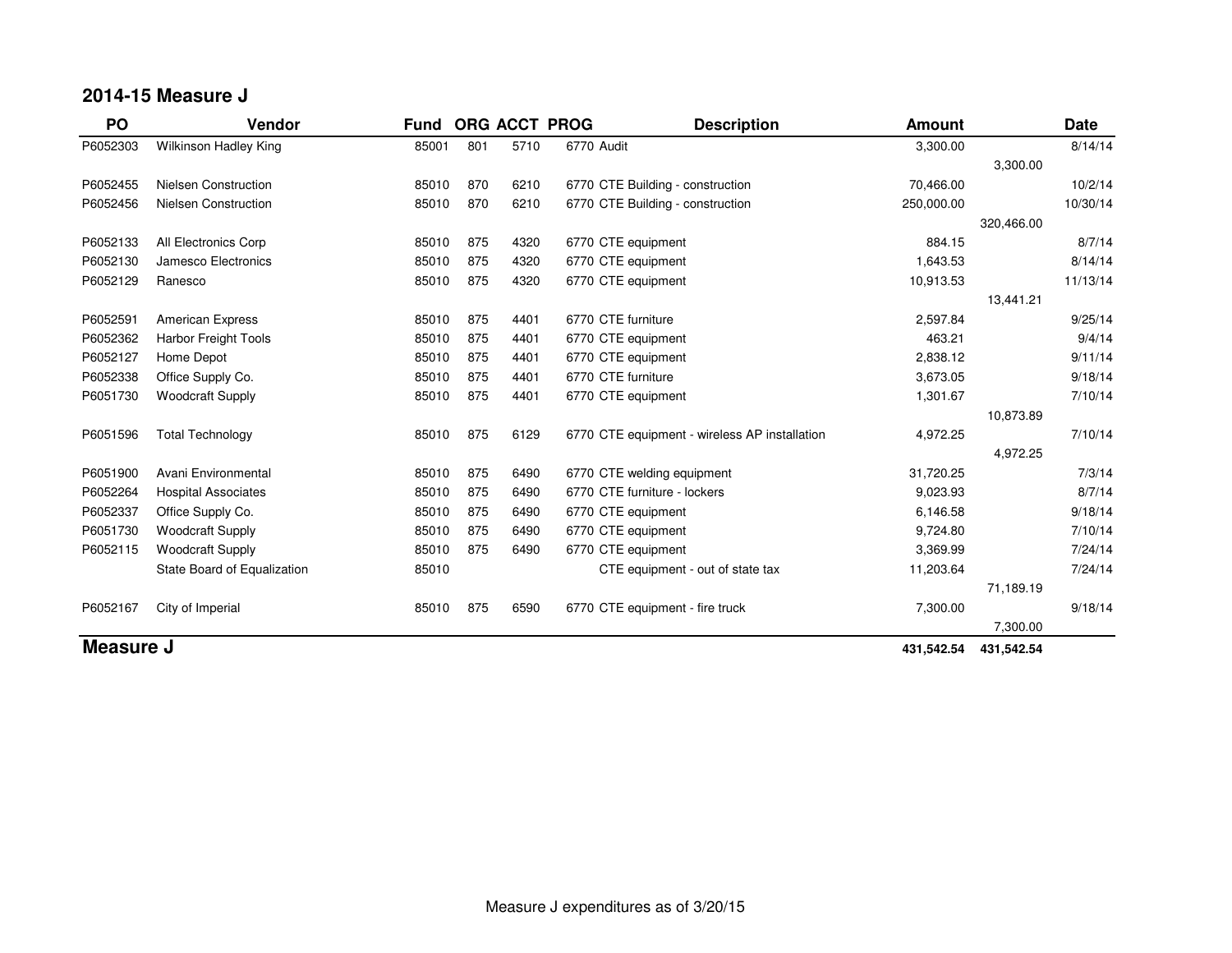#### IMPERIAL VALLEY COLLEGEBOND MEASURE LIncome Statement

|                                                  |            |                       |            |                          |                |            |            |           |           |           | as of 3/20/15  |              |
|--------------------------------------------------|------------|-----------------------|------------|--------------------------|----------------|------------|------------|-----------|-----------|-----------|----------------|--------------|
|                                                  | 2004-05    | 2005-06               | 2006-07    | 2007-08                  | 2008-09        | 2009-10    | 2010-11    | 2011-12   | 2012-13   | 2013-14   | 2014-15        | <b>Total</b> |
| <b>Beginning Balance</b>                         |            | 24.725.522            | 21,654,875 | 30.699.375               | 35,693,416     | 31,168,530 | 12.087.020 | 8,501,756 | 2,405,135 | 4,283,665 | 1,430,700      |              |
| <b>Income</b>                                    |            |                       |            |                          |                |            |            |           |           |           |                |              |
| <b>Bond Proceeds</b>                             | 25,235,000 |                       | 13,301,443 | 1,934,374                | 8,898,698      |            |            |           |           |           |                | 59,369,515   |
| Transfers (to Bond interest and redemption fund) |            | (610, 368)            |            | (15,970)                 |                |            |            |           |           |           |                | (626, 338)   |
| Other Income                                     |            | 43,950                |            | 15,300                   |                | 1,344,024  | 143,766    | 1,070,360 | 3,427,384 | 176       | <b>163,215</b> | 6,208,175    |
| Interest                                         | 98,531     | 580,859               | 682,888    | 942,601                  | 1,757,514      | 408,578    | 170,431    | 61,154    | 20,264    | 15,978    | 5,396          | 4,744,193    |
| <b>Total Income</b>                              | 25,333,531 | 14,441                | 13,984,331 | 12,876,305               | 10,656,212     | 1,752,602  | 314,197    | 1,131,513 | 3,447,648 | 16,154    | 168,61         | 69,695,546   |
| <b>Expense</b>                                   |            |                       |            |                          |                |            |            |           |           |           |                |              |
| <b>Purchase Orders</b>                           | 172,158    | 2,389,351             | 4,153,077  | 8,375,178                | 14,956,530     | 20,613,411 | 3,890,976  | 7,214,206 | 1,569,118 | 2,869,120 | 1,157,893      | 67,361,017   |
| Payroll                                          |            | 91,838                | 102.018    | 108,014                  | 112.125        | 112,710    | 8,485      | 13,929    |           |           |                | 549,118      |
| Transfers (of expense to/from other fund)        | 55,279     | (72, 218)             |            | (600, 928)               | 112,444        | 107,990    |            |           |           |           | 36,474         | (360, 958)   |
| Debt Payments                                    | 380,572    | 676,118               | 684,736    | $\overline{\phantom{m}}$ | $- -$          | --         | $- -$      |           |           |           |                | 1,741,426    |
| <b>Total Expense</b>                             | 608,009    | 3,085,088             | 4,939,831  | 7,882,264                | 15,181<br>.098 | 20,834,111 | 3,899,461  | 7,228,135 | 1,569,118 | 2,869,120 | 1,194,36       | 69,290,602   |
| <b>Ending Balance</b>                            |            | 24.725.522 21.654.875 | 30,699,375 | 35,693,416               | 31,168,530     | 12.087.020 | 8,501,756  | 2,405,135 | 4,283,665 | 1,430,700 | 404,943        | 404,943      |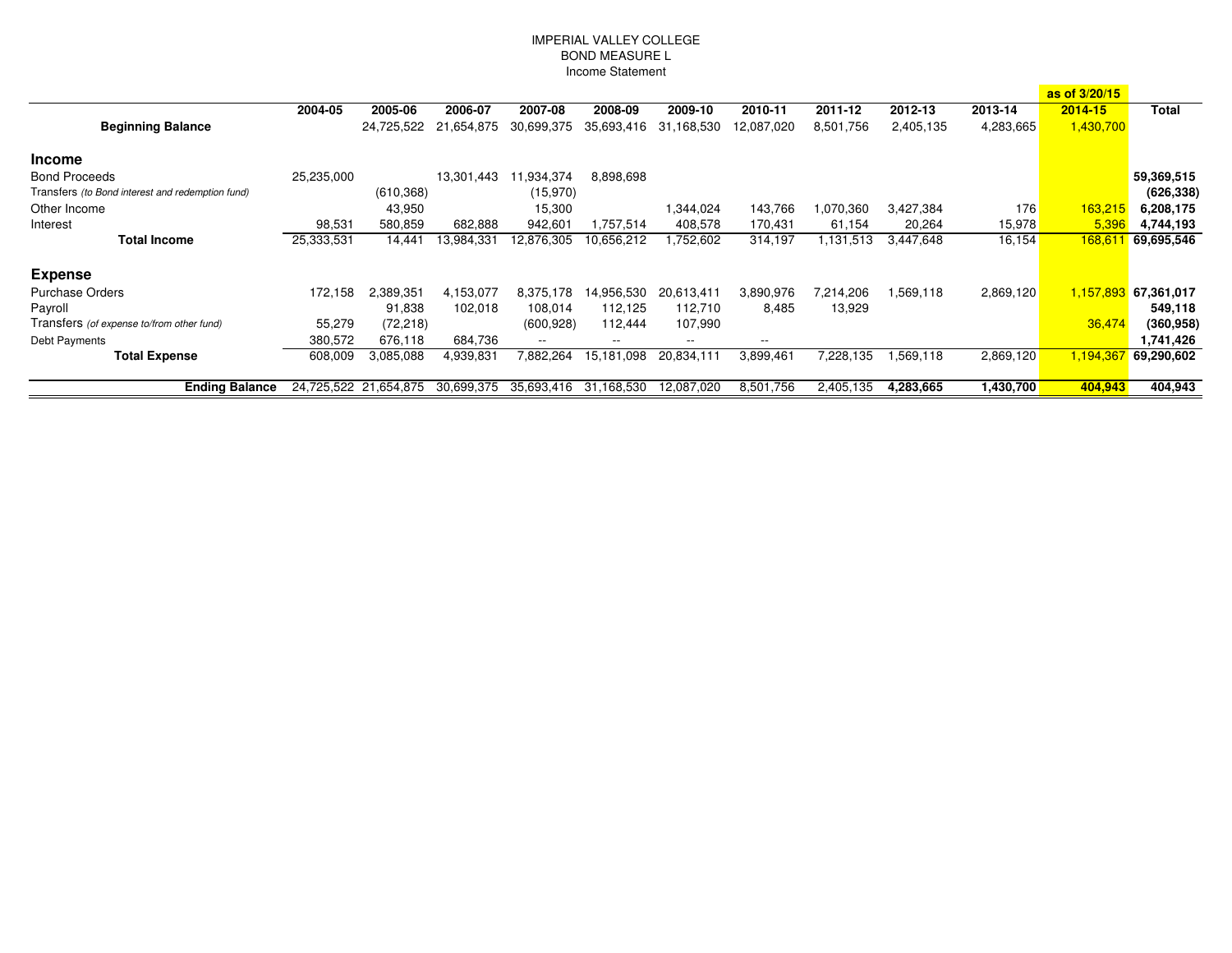# 01-Imperial Community College **Example 2016 COUNTY TREASURY REPORT** Fiscal Year: 2015 3/24/2015 4:02PM Page 13 of 1<br>Page 11 (2014 through 2/2012015 Fiscal Year: 2015 3/24/2015 4:02PM Page 13 of 1

Requested by carlosf

### From 7/1/2014 through 3/20/2015

Page 13 of 15

4:02PM

### 080 - General Obligation Bond (GOB)

| <b>Date</b>  | <b>Reference</b> | <b>Description</b>     |           | <b>Debit</b>             | <b>Credit</b>            | <b>Total Debits</b> | <b>Total Credits</b> | <b>Balance</b> |
|--------------|------------------|------------------------|-----------|--------------------------|--------------------------|---------------------|----------------------|----------------|
| 07 / 01 / 14 |                  | <b>Balance Forward</b> |           |                          |                          |                     |                      | 1,430,699.66   |
| 07 / 15 / 14 | TF-150034        | 150034                 |           | 1,453.73                 |                          | 1,453.73            |                      | 1,432,153.39   |
| 08 / 07 / 14 | TF-150078        | 150078                 |           |                          | 857.40                   | 1,453.73            | 857.40               | 1,431,295.99   |
| 08/14/14     | TF-150090        | 150090                 |           |                          | 2,700.00                 | 1,453.73            | 3,557.40             | 1,428,595.99   |
| 09 / 25 / 14 | TF-150211        | 150211                 |           |                          | 4,925.00                 | 1,453.73            | 8,482.40             | 1,423,670.99   |
| 10/23/14     | TF-150313        | 150313                 |           | $\overline{\phantom{a}}$ | 170,107.00               | 1,453.73            | 178,589.40           | 1,253,563.99   |
| 10/23/14     | TF-150349        | 150349                 |           | 2,141.93                 |                          | 3,595.66            | 178,589.40           | 1,255,705.92   |
| 11 / 13 / 14 | TF-150393        | 150393                 |           |                          | 36,474.22                | 3,595.66            | 215,063.62           | 1,219,231.70   |
| 11 / 26 / 14 | TF-150449        | 150449                 |           |                          | 2,399.75                 | 3,595.66            | 217,463.37           | 1,216,831.95   |
| 12/11/14     | TF-150480        | 150480                 |           |                          | 600,000.00               | 3,595.66            | 817,463.37           | 616,831.95     |
| 12/18/14     | CR-150561        | 150561                 |           | 163,215.00               | $\overline{\phantom{a}}$ | 166,810.66          | 817,463.37           | 780,046.95     |
| 12/18/14     | TF-150526        | 150526                 |           |                          | 81,379.00                | 166,810.66          | 898,842.37           | 698,667.95     |
| 01/08/15     | TF-150575        | 150575                 |           |                          | 250,125.00               | 166,810.66          | 1,148,967.37         | 448,542.95     |
| 01 / 22 / 15 | TF-150668        | 150668                 |           |                          | 12,962.00                | 166,810.66          | 1,161,929.37         | 435,580.95     |
| 01 / 26 / 15 | TF-150702        | 150702                 |           | 1,800.17                 |                          | 168,610.83          | 1,161,929.37         | 437,381.12     |
| 01 / 29 / 15 | TF-150704        | 150704                 |           |                          | 16,400.00                | 168,610.83          | 1,178,329.37         | 420,981.12     |
| 02 / 05 / 15 | TF-150782        | 150782                 |           |                          | 2,487.90                 | 168,610.83          | 1,180,817.27         | 418,493.22     |
| 02/19/15     | TF-150814        | 150814                 |           |                          | 1,500.00                 | 168,610.83          | 1,182,317.27         | 416,993.22     |
| 03 / 12 / 15 | TF-150878        | 150878                 |           |                          | 12,050.00                | 168,610.83          | 1,194,367.27         | 404,943.22     |
|              |                  | <b>Total Activity</b>  |           | 168,610.83               | 1,194,367.27             |                     |                      |                |
|              |                  | <b>Ending Balance</b>  | 3/20/2015 |                          |                          | 168,610.83          | 1,194,367.27         | 404,943.22     |